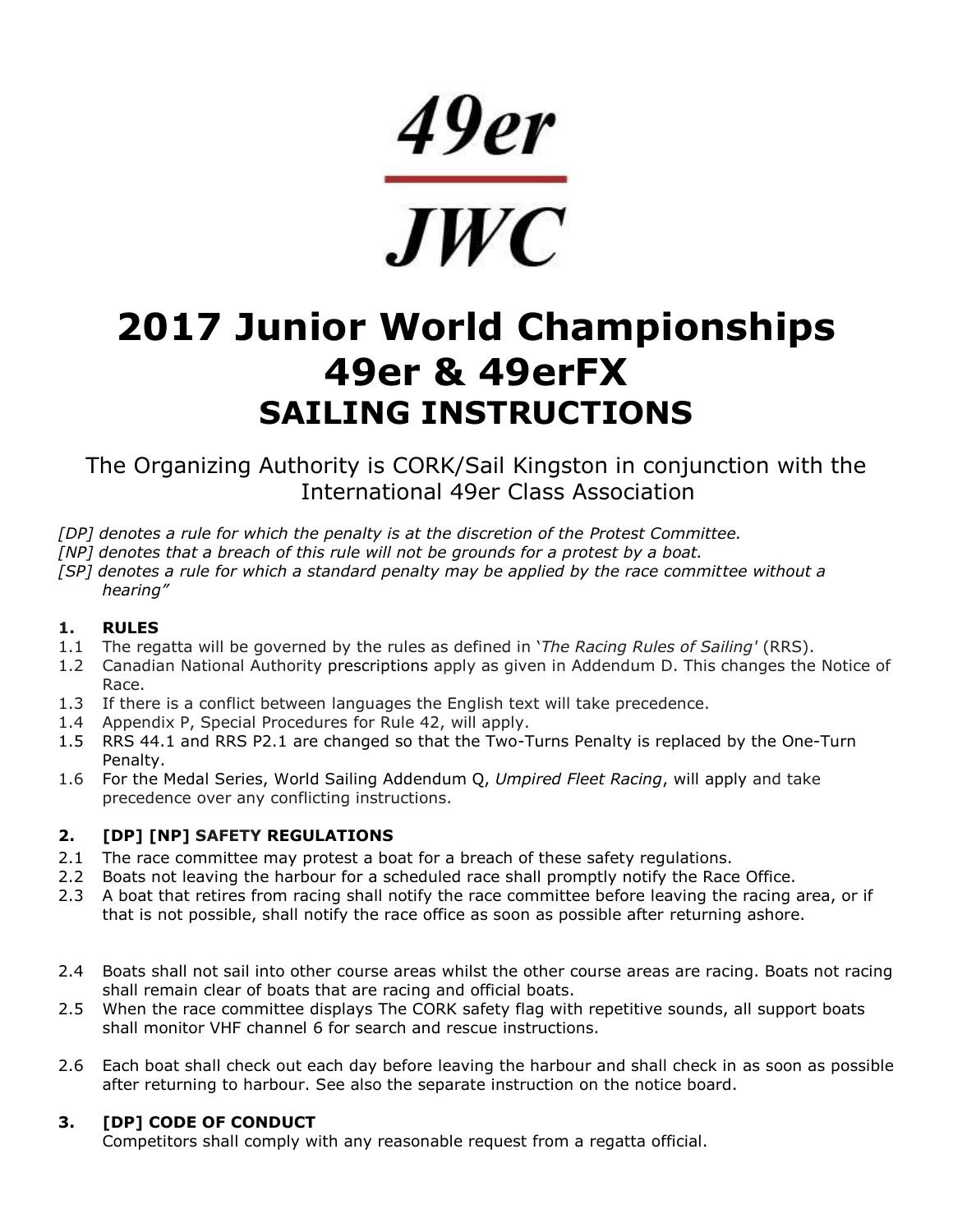

# **4. COMMUNICATIONS WITH COMPETITORS**

- 4.1 Notices to competitors will be posted on the official notice board(s) located near the race office. Notices will also be posted on the website at [http://49er.org/event/2017-junior-world](http://49er.org/event/2017-junior-world-championship/)[championship/](http://49er.org/event/2017-junior-world-championship/). Failure to post a notice at the website will not be grounds for redress. This changes RRS 62
- 4.2 When a visual signal is displayed over an area, event or fleet flag, the signal applies only to that area, event or fleet. This changes the Race Signals preamble.
- 4.3 Signals ashore will be displayed on a flagpole mid harbour.
- 4.4 [DP] When flag AP is displayed ashore, '1 minute' is replaced with: 'not less than 45 minutes' qualifier series; and with 'not less than 30 minutes' for medal series. This changes race signal AP.
- 4.5 Boats may NOT launch until flag D is displayed with one sound. The warning signal will be made not less than 45 minutes after flag D is displayed.

# **5. CHANGES TO SAILING INSTRUCTIONS**

5.1 Any change to the format or schedule of races will be posted by 2100 on the day before it will take effect and any change to the Sailing Instructions will be posted before 0800 on the day it will take effect.

# **6. FORMAT OF RACING**

6.1 The format consists of an Opening Series and a Medal Series.

6.2 *Medal Series*

6.2.1 A medal series will be scheduled for each junior class with 3 or more Opening Series races completed.

- 6.2.2 For events with a Medal Race all the boats in the event will compete in the Medal Series.
- 6.2.3 3 races are scheduled for the Medal Series.
- 6.2.4 The total score after the opening series will be added to the medal race scores.

# **7. SCHEDULE OF RACES**

- 7.1 The total number of races scheduled in the opening series is 12 races.
- 7.2 The daily race schedule and the scheduled time of the warning signal for the first race are shown in SI Addendum C.
- 7.3 Races will not be sailed ahead of schedule.
- 7.4 The Opening Series and Medal Series, if any, will take place as detailed in SI Addendum C.
- 7.5 The warning signal for each succeeding race will be made as soon as practicable.
- 7.6 To alert boats that a race or sequence of races will begin soon, the orange starting line flag will be displayed with one sound for at least two minutes before a warning signal is made. Except for the Medal Series, when the orange starting line flag will be displayed with one sound for at least one minute before warning signal.
- 7.7 On the final day there will be no warning signal after 1700

# **8. COURSE AREAS**

- 8.1 The course areas are shown in SI Addendum A.
- 8.2 Events are scheduled as stated in SI Addendum C.
- 8.3 For the Medal Races, one race area will be used.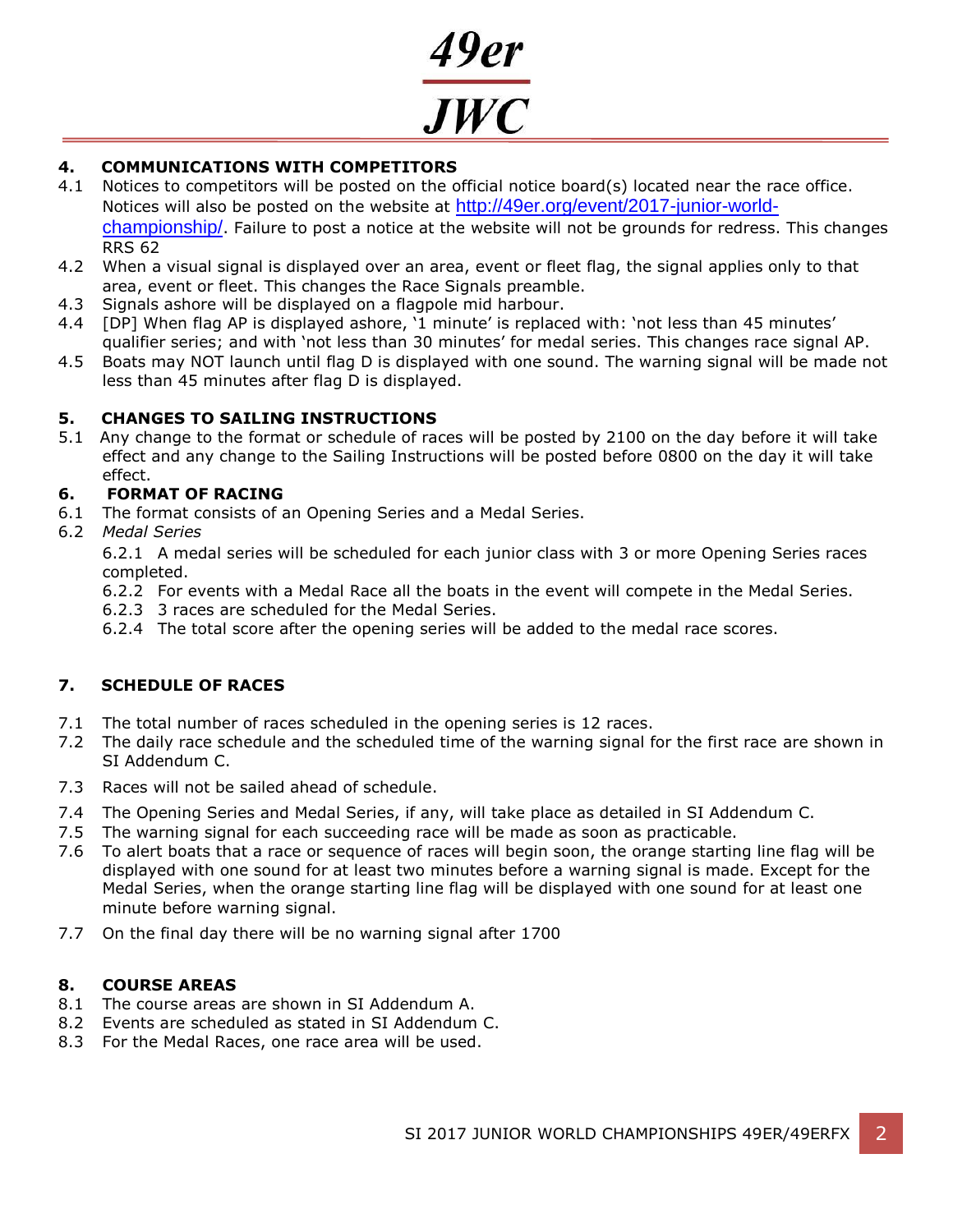

# **9. THE COURSES**

- 9.1 The course will be a windward/leeward with a gate at the leeward end of the course.
- 9.2 Where there is a gate, if one of the gate marks is missing the remaining gate mark will be left to port.

# **10. MARKS**

10.1 Marks 1, 2S and 2P will be as follows:

| <b>Course</b><br>Area | <b>Marks</b>  | <b>Change Marks</b> |  |
|-----------------------|---------------|---------------------|--|
| Alpha                 | Orange Tetras | Green Tetras        |  |
| Medal Races           | Orange Tetras | N/A                 |  |

- 10.2 The starting and finishing pin end will be an orange flag displayed from a boat or a float.
- 10.3 Boundaries during Medal Races will be marked by floats connected by an underwater cable. Cable will be approximately 3 feet under the surface of the water. The course diagram will be posted on the official notice board.
- 10.4 During the medal races competitors must stay within the boundaries and their extensions.

# **11. CLASS FLAG**

Class flags will be class insignia on the following background:

| Class Insignia | <b>Background Colour</b> |  |
|----------------|--------------------------|--|
| l 49er         | l Yellow                 |  |
|                | White                    |  |

# **12. THE START**

- 12.1 The starting line will be between a staff displaying an orange flag on the race committee vessel at the starboard end and a staff displaying an orange flag on the race committee vessel or buoy at the port end.
- 12.2 [DP] When a starting sequence is in progress, boats whose warning signal has not been made shall avoid the starting area. The starting area is defined as a rectangle 50 meters from the starting line and marks in all directions.
- 12.3 During Medal Series a shortened start sequence (3 minutes) will be used.

# **13. COURSE CHANGES**

13.1 To change the next leg of the course the Race Committee will lay a new mark (or move the finishing line) and remove the original mark as soon as practicable. When in a subsequent change a new mark is replaced, it will be replaced by an original mark.

# **14. THE FINISH**

The finishing line will be between a staff displaying an orange flag on the race committee vessel and a staff displaying an orange flag on a boat or buoy.

# **15. TIME LIMITS AND TARGET TIMES**

15.1 Except for Medal races, time limits and target times are as follows:

| Time Limit   |    | Mark 1 Time | Finish | Target Time |
|--------------|----|-------------|--------|-------------|
| Class        |    | ∟imit       | Window |             |
| 49er, 49erFX | 40 |             |        | 20          |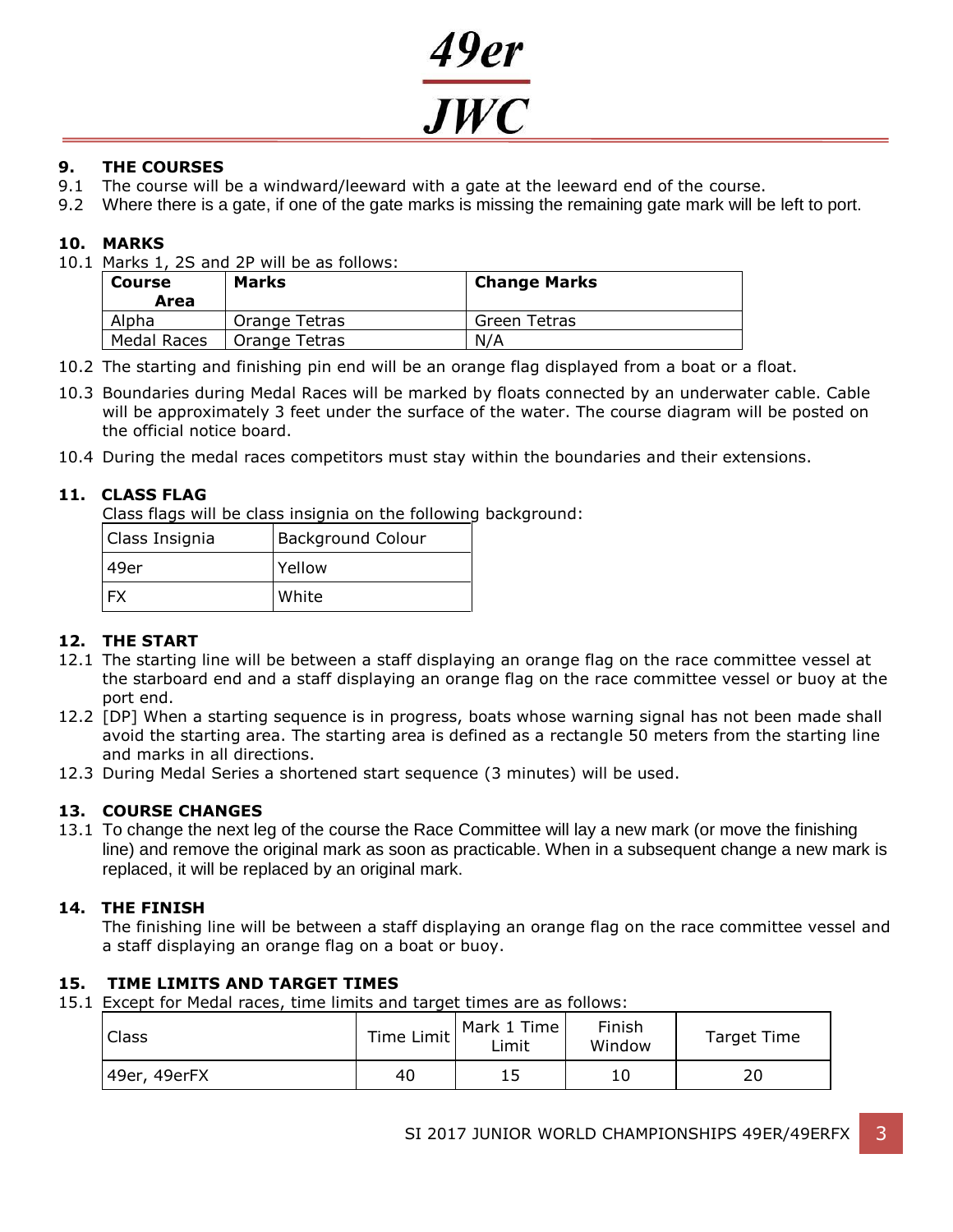

15.2 Time limits and target times for Medal races are as follows:

| Class        | Time Limit | Mark 1 Time<br>Limit | Finish<br>Window | Target Time |
|--------------|------------|----------------------|------------------|-------------|
| 49er, 49erFX | 25         | none                 |                  | 10          |

- 15.3 If no boat has passed Mark 1 within the Mark 1 Time Limit the race shall be abandoned.
- 15.4 Boats failing to finish within the time stated in the Finish Window after the first boat sails the course and finishes will be scored Did Not Finish. This changes RRS 35, A4 and A5.

# **16. [DP] EQUIPMENT AND MEASUREMENT CHECKS**

- 16.1 Equipment may be inspected at any time for compliance with the Class Rules and Sailing Instructions. When instructed by an Event Equipment Inspector, a boat shall proceed immediately to a designated area for inspection.
- 16.2 Boats shall apply Equipment Limitation Control stickers to specified equipment and sign a declaration of compliance prior to racing.

# **17. [DP] REPLACEMENT OF CREW OR EQUIPMENT**

- 17.1 Substitution of competitors will not be allowed without prior written approval of the race committee and shall comply with any restrictions in the Notice of Race.
- 17.2 Substitution of damaged or lost equipment will not be allowed unless approved by the race committee. Requests for substitution shall be made to the race committee at the first reasonable opportunity.

### **18. OFFICIAL BOATS**

18.1 Official boats will be marked as follows:

|                            | Jury/Judges | International code flag "J"               |  |  |  |
|----------------------------|-------------|-------------------------------------------|--|--|--|
|                            | Media       | Flags with 'Media' on green               |  |  |  |
| Race Committee             |             | Flags with RC                             |  |  |  |
| Rescue or Course Marshalls |             | CORK safety flag (Yellow with red stripe) |  |  |  |

18.2 Actions by official boats, helicopters, drones or zeppelin shall not be grounds for requesting redress by a boat. This changes RRS 60.1(b).

# **19. [DP] SUPPORT BOATS**

- 19.1 Team leader, coaches and other support personnel shall stay outside areas where boats are racing from the time of the preparatory signal until all boats have finished, retired or the race committee signals a postponement, general recall or abandonment. This rule does not apply when assisting a boat in distress and in case the CORK safety flag is displayed on any committee boat.
- 19.2 Support boats shall be marked with their national letters on outboard covers or a flag. Minimum height for lettering is 210mm. Minimum flag height above the water is one (1) meter.
- 19.3 Team leaders, coaches and other support personnel are encouraged to carry a working VHF radio.
- 19.4 Additional restricted coach boat areas for medal races will be published on the notice board.
- **20** Reserved for future use.

# **21. SCORING**

21.1 The Low Point System shall apply to all races.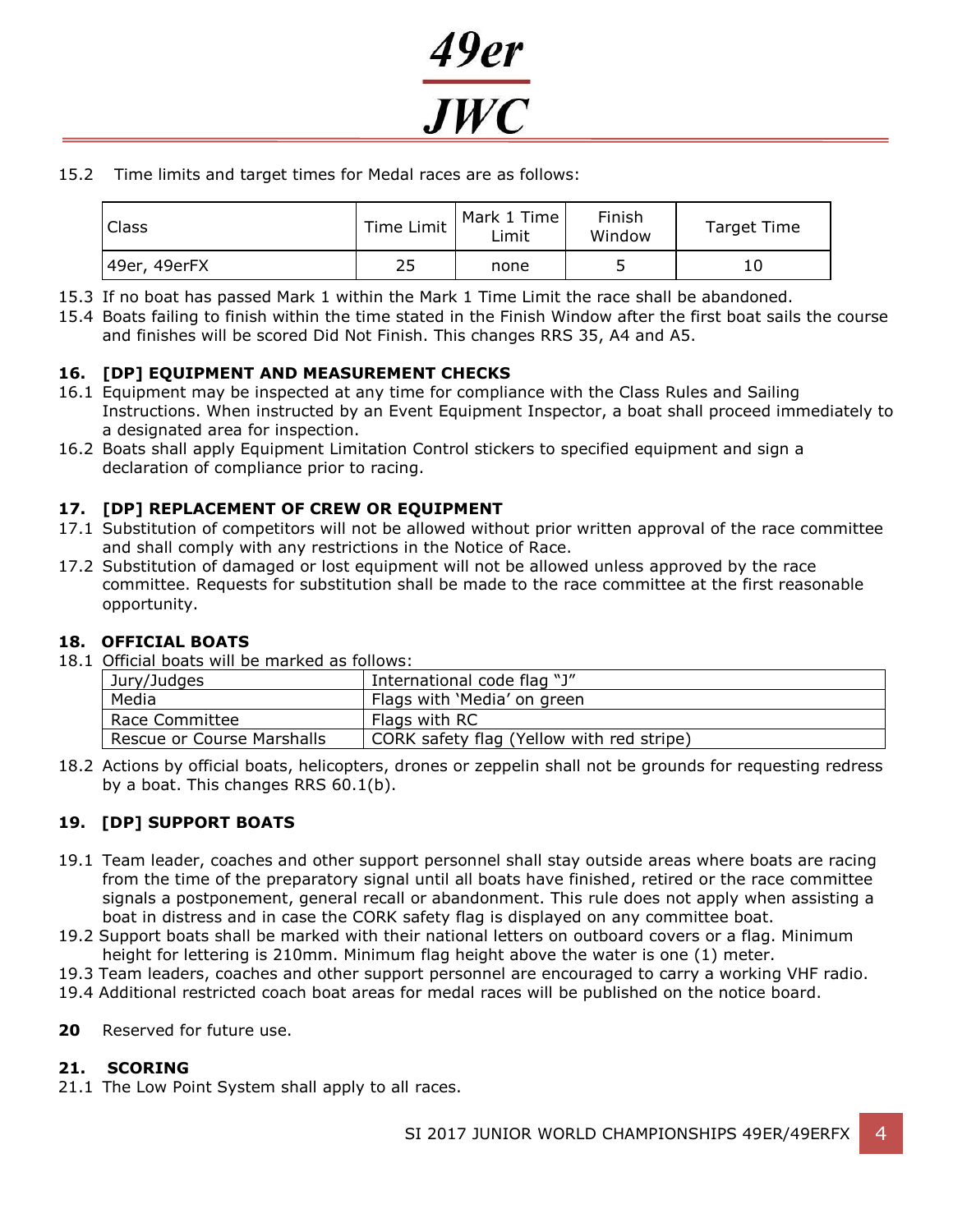

- 21.2 A boat's score shall be calculated in accordance with RRS A2. If 5 races are completed in the opening series, there will be one drop. A Medal Series score shall not be excluded.
- 21.3 A boat starting later than 4 minutes after her starting signal will be scored Did Not Start. This changes RRS A4 and A5.
- 21.4 Five races are required to be completed to constitute a regatta.
- 21.5 RRS A8 is changed as follows;

21.5.1 for boats competing in the Medal Series, ties in the regatta score are broken by their Opening Series Ranking.

- 21.5.2 Opening Series ties are broken in accordance with A8.
- 21.6 A boat assigned to compete in the Medal Series shall make a genuine effort to start, sail the course and finish. The penalty for a breach of this instruction will be ranking the boat in last of the medal race participating teams.
- 21.7 When a boat feels that there is an error in posted results, a boat may complete a scoring enquiry form available from the race office.

# **22. PROTESTS, PENALTIES AND REQUESTS FOR REDRESS**

- 22.1 Protest forms are available at the race office. Protests and requests for redress or reopening shall be delivered there within the appropriate time limit.
- 22.2 For each fleet, the protest time limit is 60 minutes after the last boat has finished the last race of the day or the race committee has signalled no more racing for the day, whichever is later
- 22.3 Notices will be posted within 30 minutes of the protest time limit to inform competitors of hearings in which they are parties or named as witnesses. Hearings will be held in the protest room, located at the International Sailing Centre beginning at the time posted. Hearings may be scheduled to begin up to 30 minutes before the end of protest time.
- 22.4 Notices of protests by the race committee or protest committee will be posted to inform boats under RRS 61.1(b).
- 22.5 A list of boats that have been penalized under Appendix P for breaking RRS 42 will be posted.
- 22.6 Penalties for breaches of RRS 55 (Trash Disposal), NoR 19 (Media Rights), class rules and rules in the Notice of Race and Sailing Instructions marked [DP], are at the discretion of the protest committee. A boat may accept a discretionary penalty before a hearing concerning the same incident by completing a form available at the jury office.
- 22.7 Rules in the SIs marked [NP] will not be grounds for a protest by a boat. This changes RRS 60.1(a).
- 22.8 For breaches of SIs marked [SP], the race committee may apply a standard penalty without a hearing. A list of these breaches and the associated standard penalties will be posted on the Official Notice Board. However, the race committee may protest a boat when they consider the standard penalty to be inappropriate. A boat that has been penalized with a standard penalty can neither be protested for the same incident by another boat nor can another boat request redress for this race committee action. This changes RRS 60.1, 63.1 and Appendix A5.
- 22.9 On the last day of the Opening Series, or on the last scheduled day of racing, a request for reopening a hearing shall be delivered

(a) within the protest time limit if the requesting party was informed of the decision on the previous day;

(b) no later than 30 minutes after the requesting party was informed of the decision on that day. This changes RRS 66.

22.10 On the last day of the Opening Series, or on the last scheduled day of racing, a request for redress based on a jury decision shall be delivered no later than 30 minutes after the decision was posted. This changes RRS 62.2.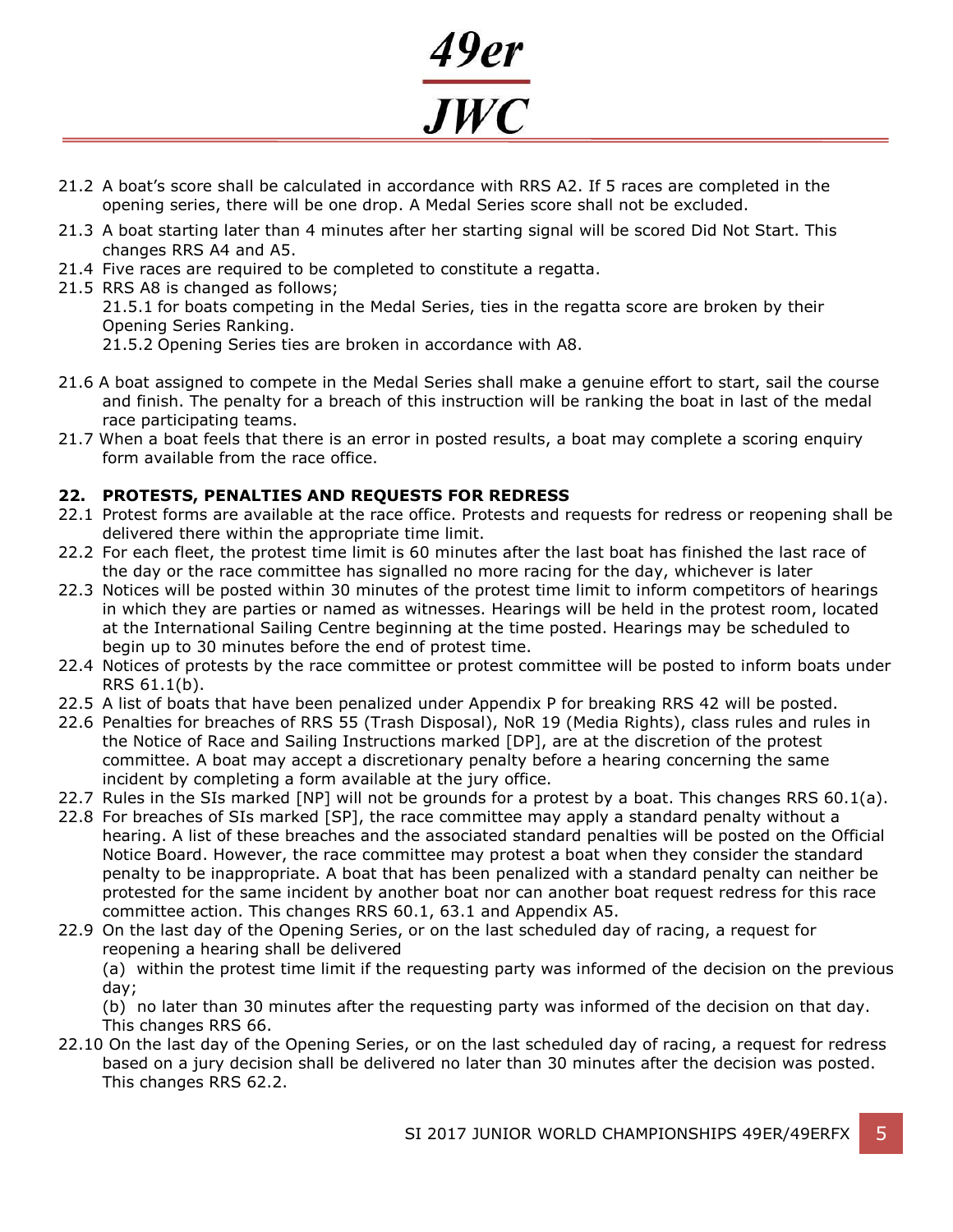

# **23. [DP] RADIO COMMUNICATION**

A boat shall neither make radio transmissions while racing nor receive radio communications not available to all boats, except in an emergency or when using equipment provided by the race committee. This restriction also applies to mobile telephones.

# **24. [DP] TRASH DISPOSAL**

As sailors, we seek to protect and restore our oceans and coastal waters. See RRS 55. Trash may be placed aboard support and race committee boats.

# **25. PRIZES**

For 49er, medals will be awarded to the top 3 boats. The title of World Champion will be awarded to the top team.

For 49erFX, medals will be awarded to the top 3 boats meeting the Olympic Gender requirements and the top three boats overall. The title of World Champion will be awarded to the top team meeting the Olympic Gender Requirements.



# **ADDENDUM A - COURSE AREA**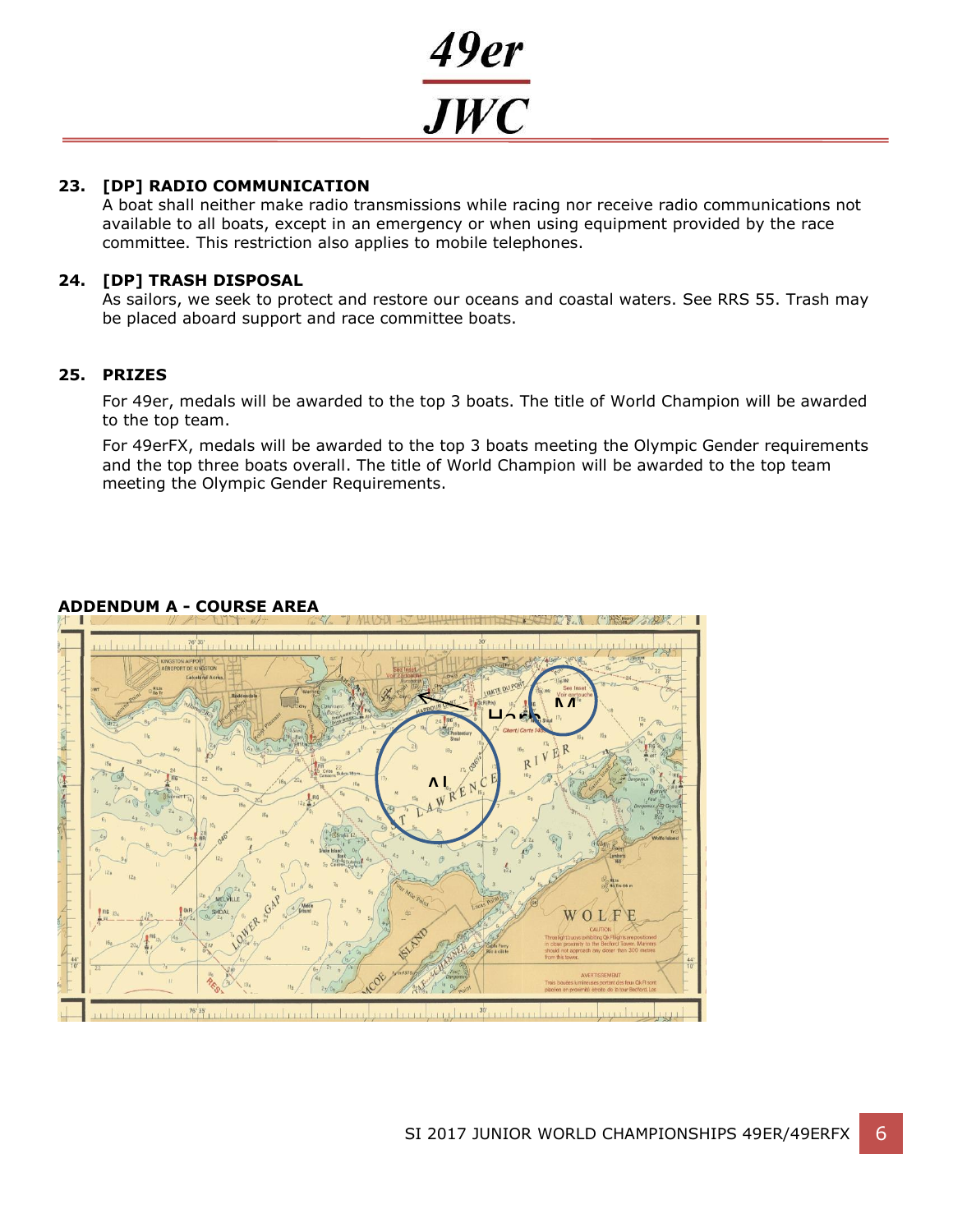49er<br>JWC

# ADDENDUM B - COURSE ILLUSTRATIONS



# **ADDENDUM C - SCHEDULE OF RACES**

| <b>Course Area</b> | <b>Orange Course Area</b>                                                    | <b>Race officer: Ross Cameron</b> |        |                         |
|--------------------|------------------------------------------------------------------------------|-----------------------------------|--------|-------------------------|
| Thursday           | 12:00<br>13:30                                                               | 49erFX<br>49er                    | Race 1 | Next races<br>to follow |
| Friday             | 12:00<br>13:30                                                               | 49er<br>49erFX                    | Racing | Next races<br>to follow |
| Saturday           | 12:00<br>13:30                                                               | 49erFX<br>49er                    | Racing | Next races<br>to follow |
|                    | <b>MEDAL RACES (MEDAL RACE AREA)</b>                                         |                                   |        |                         |
| Sunday             | 12:00<br>Detailed<br>schedule<br>will be<br>posted on<br>the Notice<br>Board | All<br>qualified<br>fleets.       | Racing | Next races<br>to follow |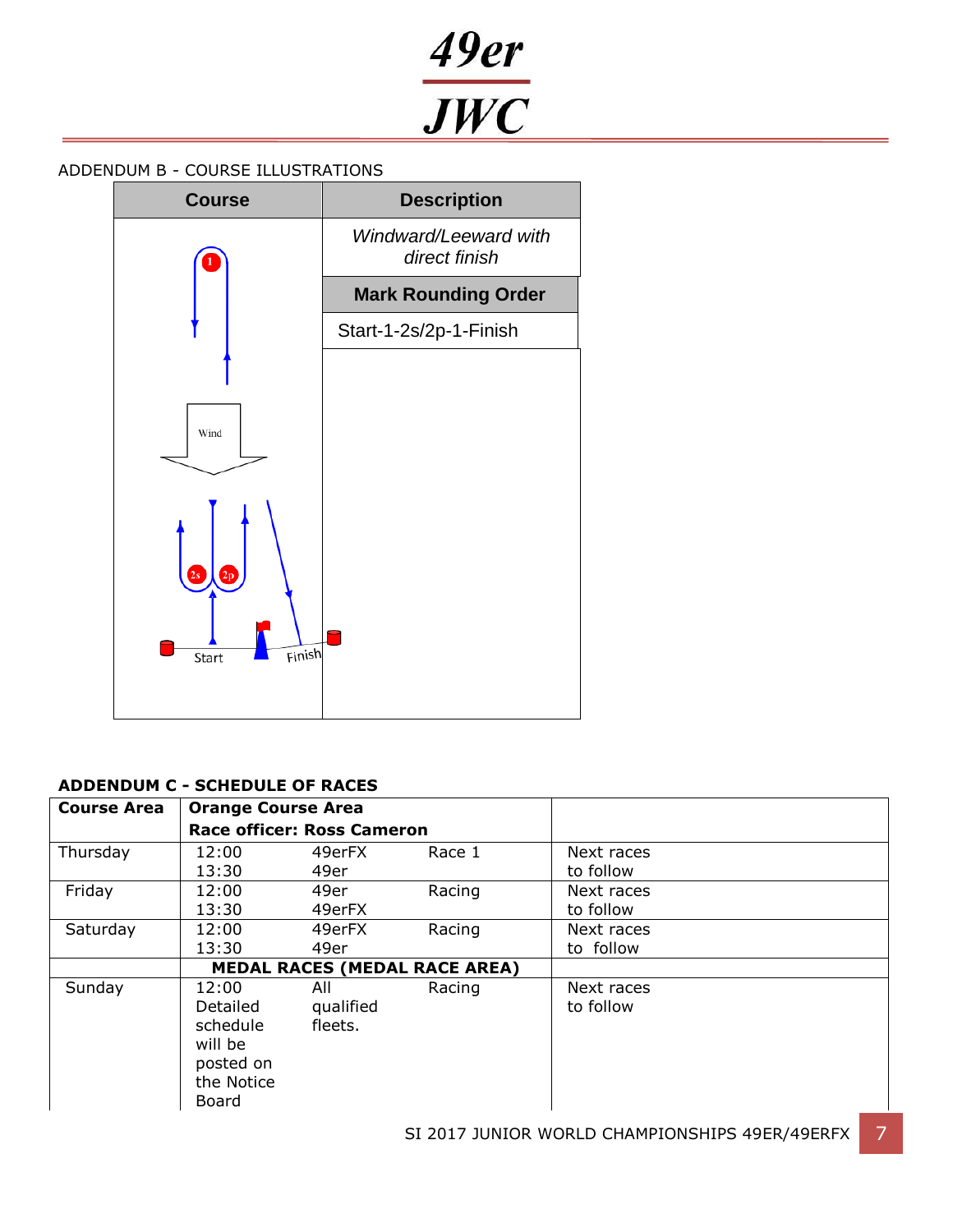

# Addendum D. Sail Canada Prescriptions 2017–2020

#### **Rule 46 – Person in Charge**

*Sail Canada prescribes that the designated person in charge, if resident in Canada, shall be a member of a club affiliated with Sail Canada.*

#### **Rule 61.2 – Protest Contents**

*Sail Canada prescribes that no fee shall be charged for delivering a protest or a request for redress.*

**Rule 64.3 – Decisions on Protests Concerning Class Rules (insert directly under the title to the rule)**

*Sail Canada prescribes that unless otherwise provided in its class rules, the Equipment Rules of Sailing shall apply to all classes racing in Canada.*

#### **Rule 67 – Damages**

*Sail Canada prescribes that a boat that has been found by a protest committee to have broken a rule and caused damage shall be considered at fault for the purposes of rule 67.*

**Rule 70.5(a) – Appeals and Requests to a National Authority**

*Sail Canada so prescribes.*

**Rule 86.3 – Changes to the Racing Rules**

*Sail Canada so prescribes.*

#### **Rule 88.2 – National Prescriptions**

*Sail Canada prescribes that the sailing instructions for events with an international jury or no-appeal protest committee may change or delete any Sail Canada prescription except the prescriptions to rule 61.2, 67 and 91(b). The sailing instructions for other events may not change or delete any Sail Canada prescription.*

#### **Rule 91(b) – Protest Committee**

*Sail Canada precribes that a request for an international jury formed under rule N1.7 comprised of only three members requires written approval be obtained from Sail Canada before making the request to World Sailing.*

#### **Appendix E8 – Appendix G Changes to Identification on Sails (insert directly under title to the rule)**

*Sail Canada prescribes that this rule applies to Canadian boats in all classes.*

#### **Appendix R – Procedures for Appeals and Requests (insert after the preamble)**

*Sail Canada prescribes that it may delegate an appeal or request for confirmation or correction to an association appeals committee, such as a provincial association appeals committee or a racing association appeals committee. Decisions of an association appeals committee may be further appealed t*o *Sail Canada.*

#### **Appendix R2.1(a) – Submission of Documents**

*Sail Canada prescribes that no later than 15 days after receiving the association appeals committee's written decision, the appellant may send a further appeal and a copy of the association appeals committee's decision to Sail Canada. The appeal shall state why the appellant believes the association appeals committee's decision or its procedures were incorrect.* 

#### **Appendix R2.2 – Submission of Documents**

Sail Canada prescribes that in the case of a further appeal to Sail Canada, this rule shall apply to the appellant as though it was an *initial appeal, and to the appealed committee as though it was the protest committee.*

#### **Appendix R3 – Responsibilities of National Authority and Protest Committee**

*Sail Canada prescribes that when an appeal is delegated to an association appeals committee, the responsibilities and actions required of the national authority in this rule, and in rules R4, R5, 71.2 and 71.3, shall be performed by the association appeals committee.*

*When a decision of an association appeals committee is further appealed, Sail Canada shall send to the parties, protest committee*  and association appeals committee copies of the appeal. No member of the association appeals committee shall take any part in the *discussion or decision on the appeal.*

### **Appendix R4 – Comments and Clarifications**

*Sail Canada prescribes that when a decision of an association appeals committee is further appealed, the parties, protest committee and association appeals committee may make comments on the appeal. Comments on the appeal shall be made no later than 15 days after receiving it from Sail Canada. Sail Canada shall send copies of the comments to the parties, protest committee and association appeals committee as appropriate.*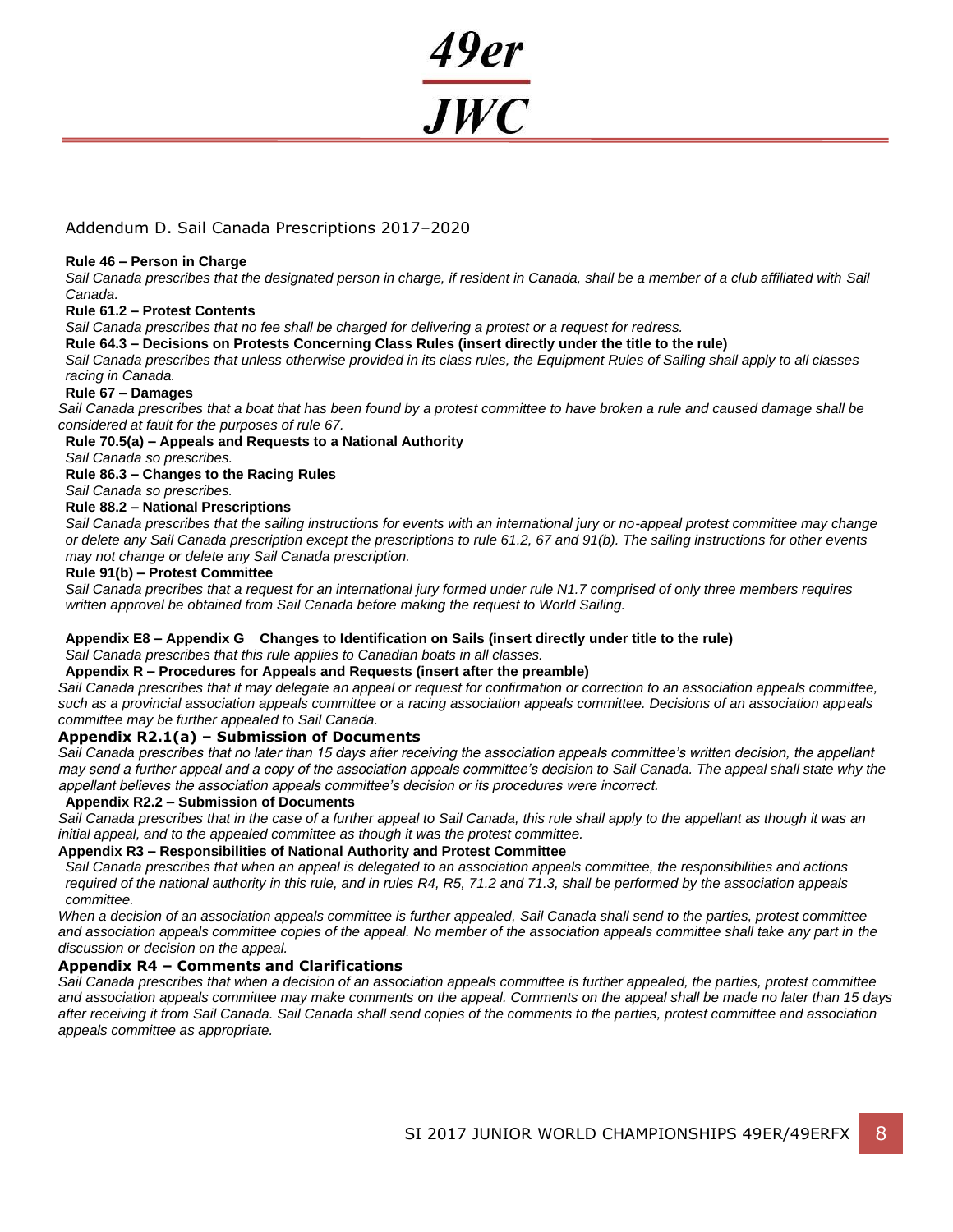

# **ADDENDUM Q - UMPIRED FLEET RACES**

This addendum has been approved by World Sailing in accordance with rule 86.2 and World Sailing Regulation 28.1.3.

**Version:** January 21, 2013

*Marginal marks indicate important changes from the previous version.*

These sailing instructions change the definition Proper Course, and rules 20, 28.2, 44, 60, 61, 62, 63, 64.1, 65, 66, 70, 78.3 and B5.

# **Q1 CHANGES TO RACING RULES**

*Additional changes to rules are made in instructions Q2, Q3, Q4, and Q5.*

# **Q1.1 Changes to the Definitions and the Rules of Part 2 and Part 4**

(a) Add to the definition Proper Course: 'A boat taking a penalty or manoeuvring to take a penalty is not sailing a *proper course*.'

- (b) When rule 20 applies, the following arm signals are required in addition to the hails:
	- (1) for 'Room to tack', repeatedly and clearly pointing to windward; and
	- (2) for 'You tack', repeatedly and clearly pointing at the other boat and waving the arm to windward.

Instruction Q1.1(b) does not apply to boards.

# **Q1.2 Changes to Rules Involving Protests, Requests for Redress, Penalties and Exoneration**

- (a) The first sentence of rule 44.1 is replaced with: 'A boat may take a One-Turn Penalty when she may have broken a rule of Part 2 (except rule 14 when she has caused damage or injury) or
- rule 31 or 42 while *racing*.'
	- (b) For boards, the One-Turn Penalty is one  $360^\circ$  turn with no requirement for a tack or a gybe.
	- (c) Rule 60.1 is replaced with 'A boat may protest another boat or request redress provided she complies with instructions Q2.1 and Q2.4.'
	- (d) The third sentence of rule  $61.1(a)$  and all of rule  $61.1(a)(2)$  are deleted. Rule B5 is deleted.
	- (e) Rules 62.1(a), (b) and (d) are deleted. In a race where this addendum applies, there shall be
	- no scoring adjustments for redress given under any of these rules for a previous race.
	- (f) Rule 64.1(a) is changed so that the provision for exonerating a boat may be applied by the umpires without a hearing, and it takes precedence over any conflicting instruction of this addendum.
	- (g) Rules P1 to P4 shall not apply.

# **Q2 PROTESTS AND REQUESTS FOR REDRESS BY BOATS**

- **Q2.1** While racing, a boat may protest another boat under a rule of Part 2 (except rule 14) or under rule 31 or 42; however, a boat may only protest under a rule of Part 2 for an incident in which she was involved. To do so she shall hail 'Protest' and conspicuously display a red flag at the first reasonable opportunity for each. She shall remove the flag before, or at the first reasonable opportunity after a boat involved in the incident has taken a penalty voluntarily or after an umpire's decision. However, a board need not display a red flag.
- **Q2.2** A boat that protests as provided in instruction Q2.1 is not entitled to a hearing. Instead, a boat involved in the incident may acknowledge breaking a rule by taking a One-Turn Penalty as described in rule 44.2. If the protested boat does not take a penalty voluntarily, an umpire will decide whether to penalize any boat and signal the decision as provided in instruction Q3.1.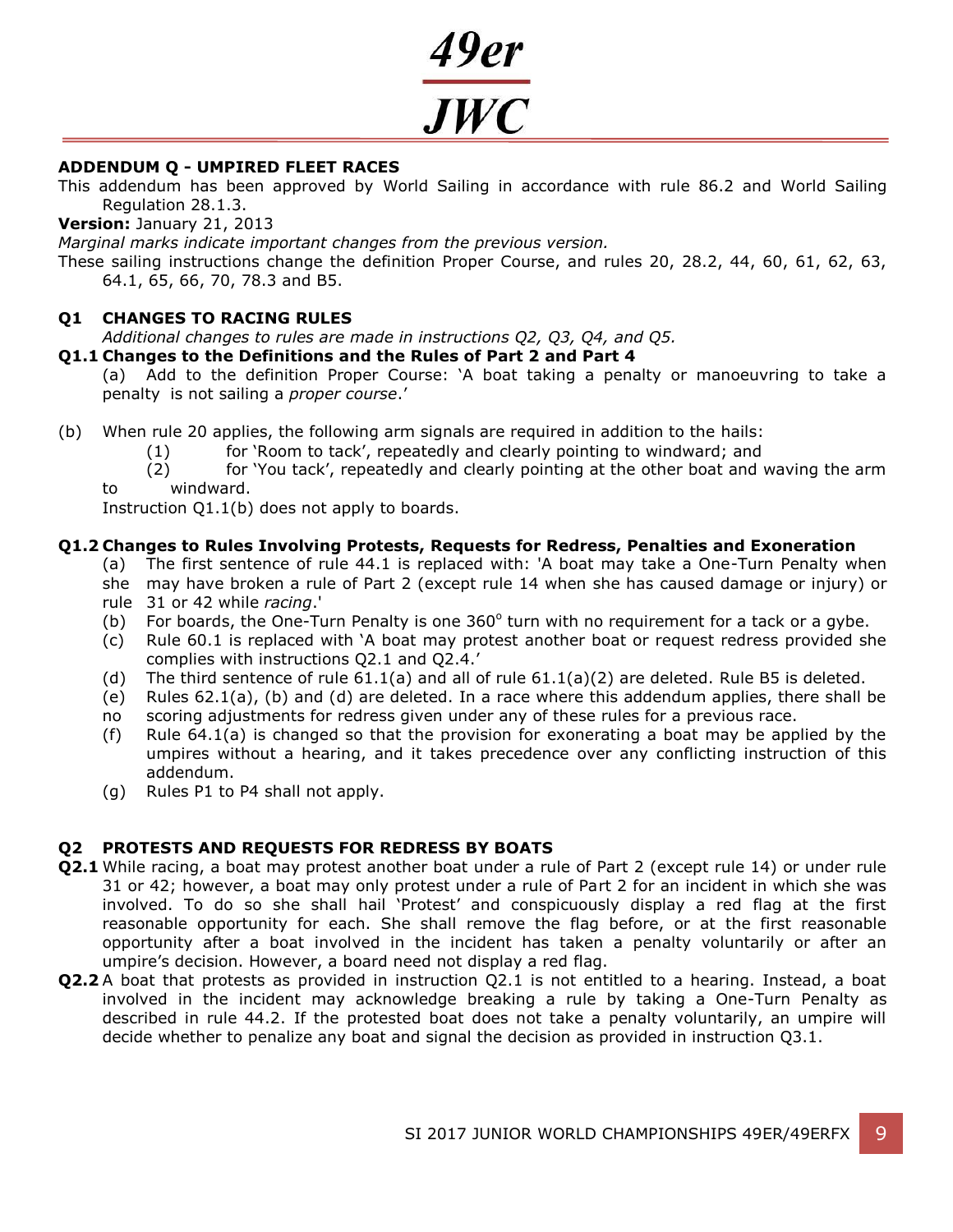

- **Q2.3** At the finishing line, the race committee will inform the competitors about each boat's finishing place or scoring abbreviation. After this has been done for all boats, the race committee will promptly display flag B with one sound. Two minutes later flag B will be removed with one sound. **Q2.4** A boat intending to
	- (a) protest another boat under a rule other than instruction Q3.2 or Q4.2(a), or a rule listed in instruction Q2.1,
		- (b) protest another boat under rule 14 if there was contact that caused damage or injury, or

(c) request redress

- shall hail the race committee before or during the display of flag B. The same time limit applies to protests under instructions Q5.4 and Q5.5. The protest committee may extend the time limit if there is good reason to do so.
- **Q2.5** The race committee will promptly inform the protest committee about any protests or requests for redress made under instruction Q2.4.

# **Q3 UMPIRE SIGNALS AND IMPOSED PENALTIES**

- **Q3.1** An umpire will signal a decision as follows:
- (a) A green and white flag with one long sound means 'No penalty.'
- (b) A red flag with one long sound means 'A penalty is imposed or remains outstanding.' The umpire will hail or signal to identify each such boat.
- (c) A black flag with one long sound means 'A boat is disqualified.' The umpire will hail or signal to identify the boat disqualified.
- **Q3.2** (a) A boat penalized under instruction Q3.1(b) shall take a One-Turn Penalty as described in rule 44.2.
- (b) A boat disqualified under instruction  $Q3.1(c)$  shall promptly leave the course area.

#### **Q4 PENALTIES AND PROTESTS INITIATED BY AN UMPIRE; ROUNDING OR PASSING MARKS Q4.1** When a boat

- - (a) breaks rule 31 and does not take a penalty,
	- (b) breaks rule 42,
	- (c) gains an advantage despite taking a penalty,
	- (d) deliberately breaks a rule,
	- (e) commits a breach of sportsmanship, or

(f) fails to comply with instruction Q3.2 or to take a penalty when required to do so by an umpire,

an umpire may penalize her without a protest by another boat. The umpire may impose one or more One-Turn Penalties to be taken as described in rule 44.2, each signalled in accordance with instruction  $Q3.1(b)$ , or disqualify her under instruction  $Q3.1(c)$ , or report the incident to the protest committee for further action. If a boat is penalized under instruction Q4.1(f) for not taking a penalty or taking a penalty incorrectly, the original penalty is cancelled.

**Q4.2** (a) A boat shall not round or pass a mark on the wrong side. If she does so, she may correct her error as provided in rule 28.2 only if she does so before she rounds or passes the next mark or finishes.

(b) When a boat breaks instruction Q4.2(a) and fails to correct her error before rounding or passing the next mark or finishing, an umpire may disqualify her under instruction Q3.1(c).